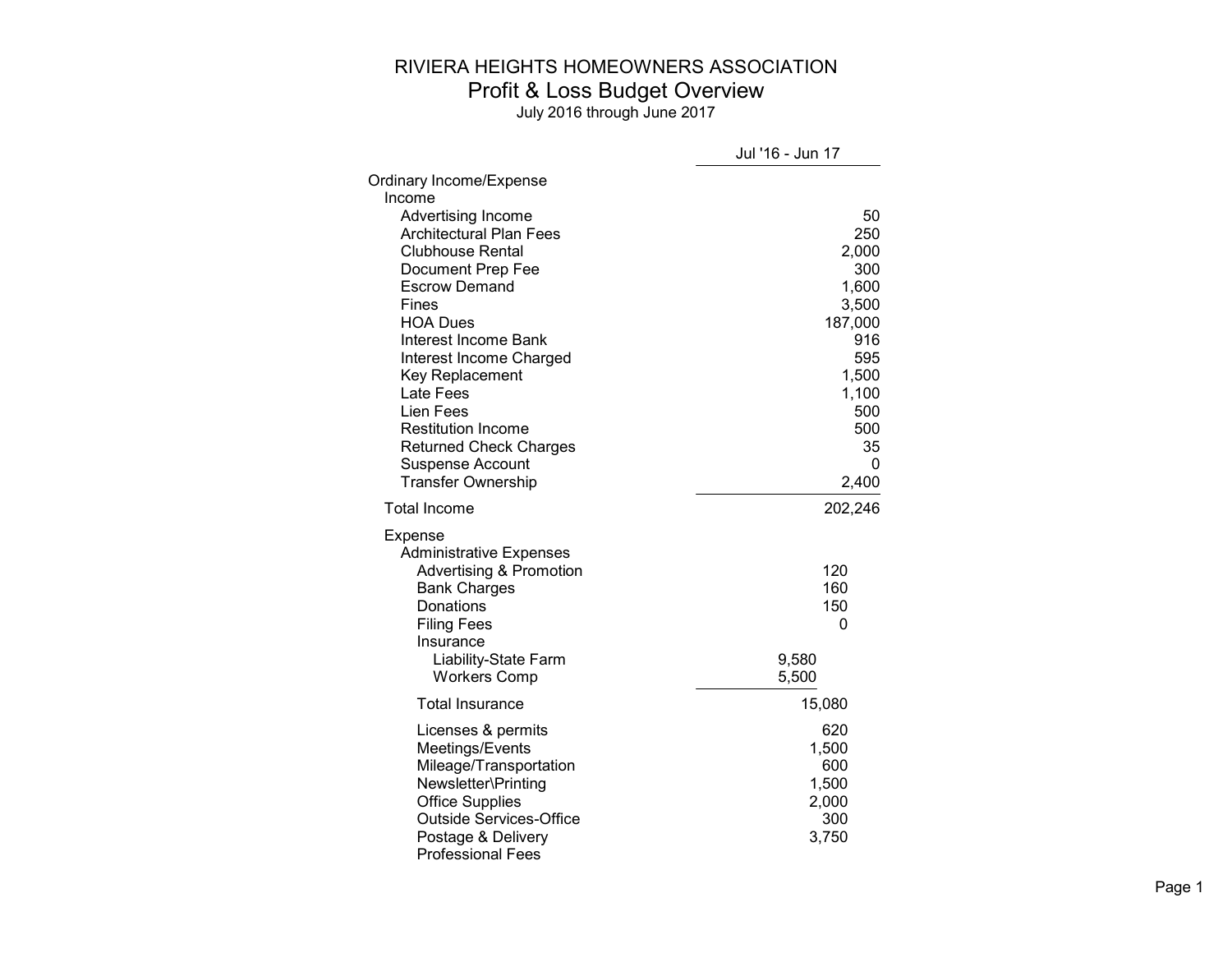|                                                                                                                            | Jul '16 - Jun 17             |
|----------------------------------------------------------------------------------------------------------------------------|------------------------------|
| CPA/Accounting<br>Legal Fees<br>Lien Fees<br>Notary                                                                        | 3,000<br>3,500<br>500<br>200 |
| <b>Total Professional Fees</b>                                                                                             | 7,200                        |
| Recognitions<br>Subscriptions<br>Taxes                                                                                     | 1,000<br>600                 |
| Federal<br>Property<br><b>State</b>                                                                                        | 215<br>245<br>101            |
| <b>Total Taxes</b>                                                                                                         | 561                          |
| Telephone/Internet/Fax<br>Website                                                                                          | 2,700<br>750                 |
| <b>Total Administrative Expenses</b>                                                                                       | 38,591                       |
| <b>Bank Service Charges</b><br><b>Operating Expenses</b><br><b>Payroll Expenses</b><br>Gross Wages<br>Payroll Taxes        | 20<br>70,196                 |
| <b>ETT</b><br><b>FICA</b>                                                                                                  | 0<br>4,354                   |
| <b>FUTA</b><br><b>MEDICARE</b><br><b>SDI</b><br>SUI                                                                        | 371<br>1,019<br>0<br>3,003   |
| <b>Total Payroll Taxes</b>                                                                                                 | 8,747                        |
| Payroll Expenses - Other                                                                                                   | 0                            |
| <b>Total Payroll Expenses</b>                                                                                              | 78,943                       |
| <b>Property Maintenance</b><br>Clubhouse\Grounds<br><b>Alarm Service</b><br><b>Building Repairs</b><br>Cleaning/Janitorial | 336<br>500<br>200            |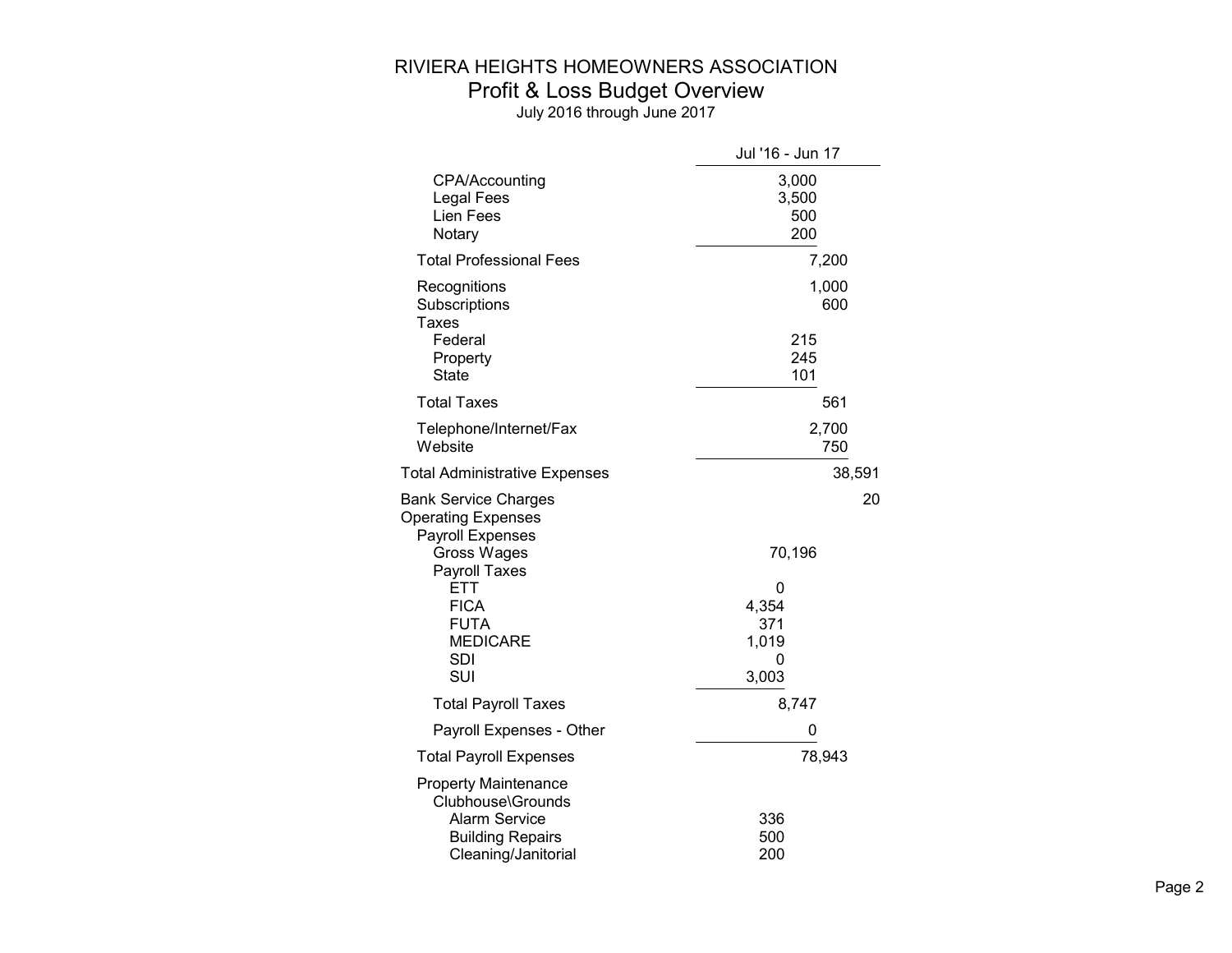|                                                                                                                                                                                                         | Jul '16 - Jun 17                                           |
|---------------------------------------------------------------------------------------------------------------------------------------------------------------------------------------------------------|------------------------------------------------------------|
| <b>Equipment Rental</b><br><b>Equipment Repairs</b><br><b>Outside Services-Clubhouse</b><br><b>Pest Control</b><br>Supplies\Materials                                                                   | 500<br>300<br>2,000<br>775<br>4,000                        |
| <b>Total Clubhouse\Grounds</b>                                                                                                                                                                          | 8,611                                                      |
| Marina<br>Cleaning/Janitorial<br>Grounds/Repairs/Maintenance<br>Outside Services-Marina<br>Supplies/Materials                                                                                           | 810<br>1,000<br>2,000<br>2,500                             |
| <b>Total Marina</b>                                                                                                                                                                                     | 6,310                                                      |
| <b>RHHA Community</b><br>Outside Services-Code Enforce<br><b>Outside Services-Fire Abatement</b>                                                                                                        | 500<br>5,000                                               |
| <b>Total RHHA Community</b>                                                                                                                                                                             | 5,500                                                      |
| Swimming Pool Area<br><b>Chemicals-Supplies</b><br><b>Health Permit</b><br><b>Outside Services-Pool</b><br>Pool Equipment<br>Pool Furniture<br>Propane/Pool<br>Repair & Maint.<br>Supplies-Non chemical | 2,500<br>231<br>500<br>500<br>1,000<br>2,400<br>250<br>500 |
| <b>Total Swimming Pool Area</b>                                                                                                                                                                         | 7,881                                                      |
| Wilderness Area<br><b>Outside Services-Wilderness</b>                                                                                                                                                   | 1,000                                                      |
| <b>Total Wilderness Area</b>                                                                                                                                                                            | 1,000                                                      |
| <b>Total Property Maintenance</b>                                                                                                                                                                       | 29,302                                                     |
| <b>Utilities</b><br>168-7 Street Lights<br>404-9 PG&E Clubhouse                                                                                                                                         | 1,534<br>5,588                                             |